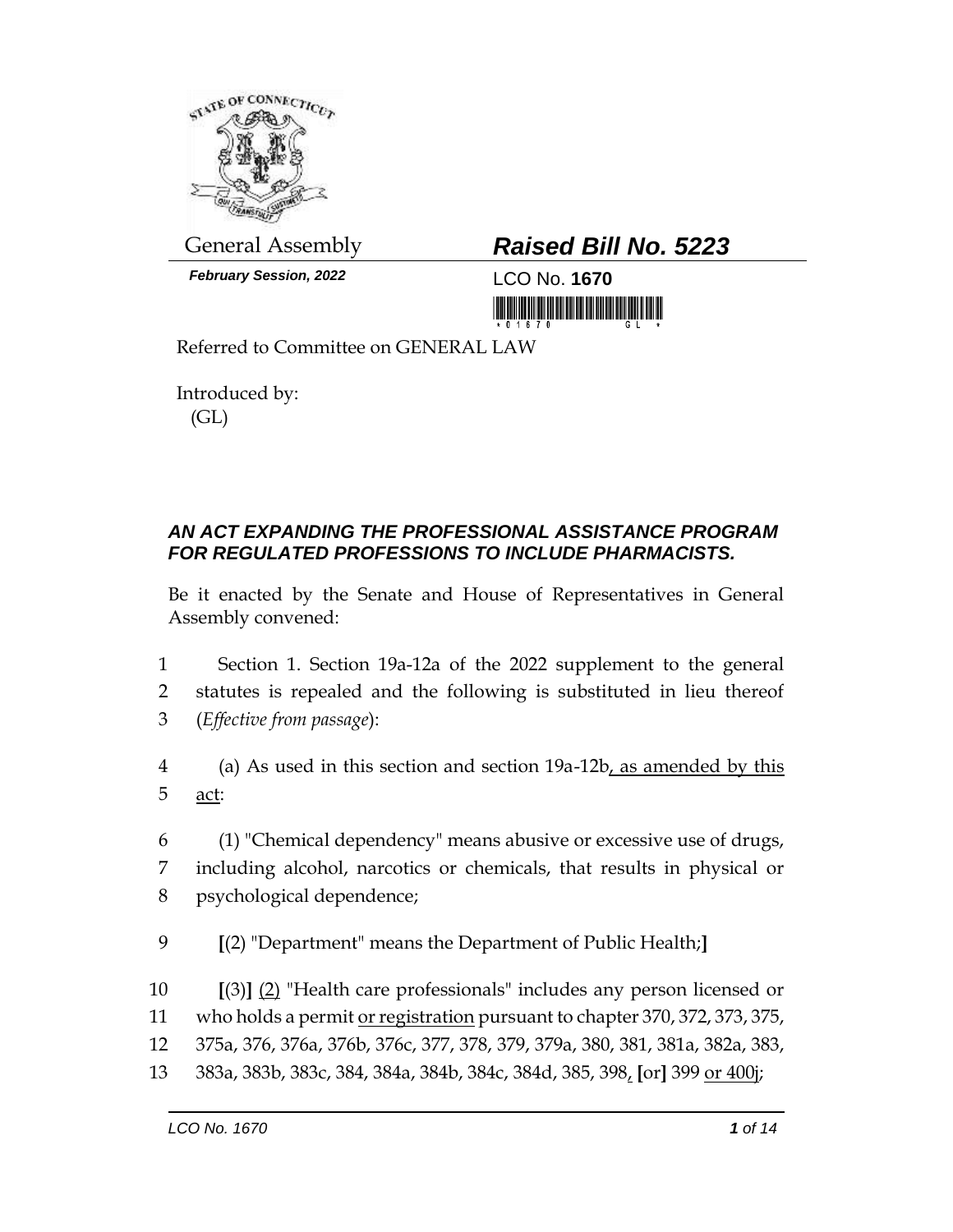**[**(4)**]** (3) "Medical review committee" means any committee that reviews and monitors participation by health care professionals in the assistance program, including a medical review committee described in section 19a-17b; **[**and**]**

 **[**(5)**]** (4) "Assistance program" means the program established pursuant to subsection (b) of this section to provide education, prevention, intervention, referral assistance, rehabilitation or support services to health care professionals who have a chemical dependency, 22 emotional or behavioral disorder or physical or mental illness; and

#### (5) "Pharmacist" has the same meaning as provided in section 20-571.

 (b) State or local professional societies or membership organizations of health care professionals or any combination thereof, may establish a single assistance program to serve all health care professionals, provided the assistance program (1) operates in compliance with the provisions of this section, and (2) includes one or more medical review committees that comply with the applicable provisions of subsections (c) to (f), inclusive, of this section. The program shall (A) be an alternative, voluntary and confidential opportunity for the rehabilitation of health care professionals and persons who have applied to become health care professionals, and (B) include mandatory, periodic evaluations of each participant's ability to practice with skill and safety and without posing a threat to the health and safety of any person or patient in the health care setting.

 (c) Prior to admitting a health care professional into the assistance program, a medical review committee shall (1) determine if the health care professional is an appropriate candidate for rehabilitation and participation in the program, and (2) establish the participant's terms and conditions for participating in the program. No action taken by the medical review committee pursuant to this subsection shall be construed as the practice of medicine or mental health care.

 (d) A medical review committee shall not admit into the assistance program any health care professional who has pending disciplinary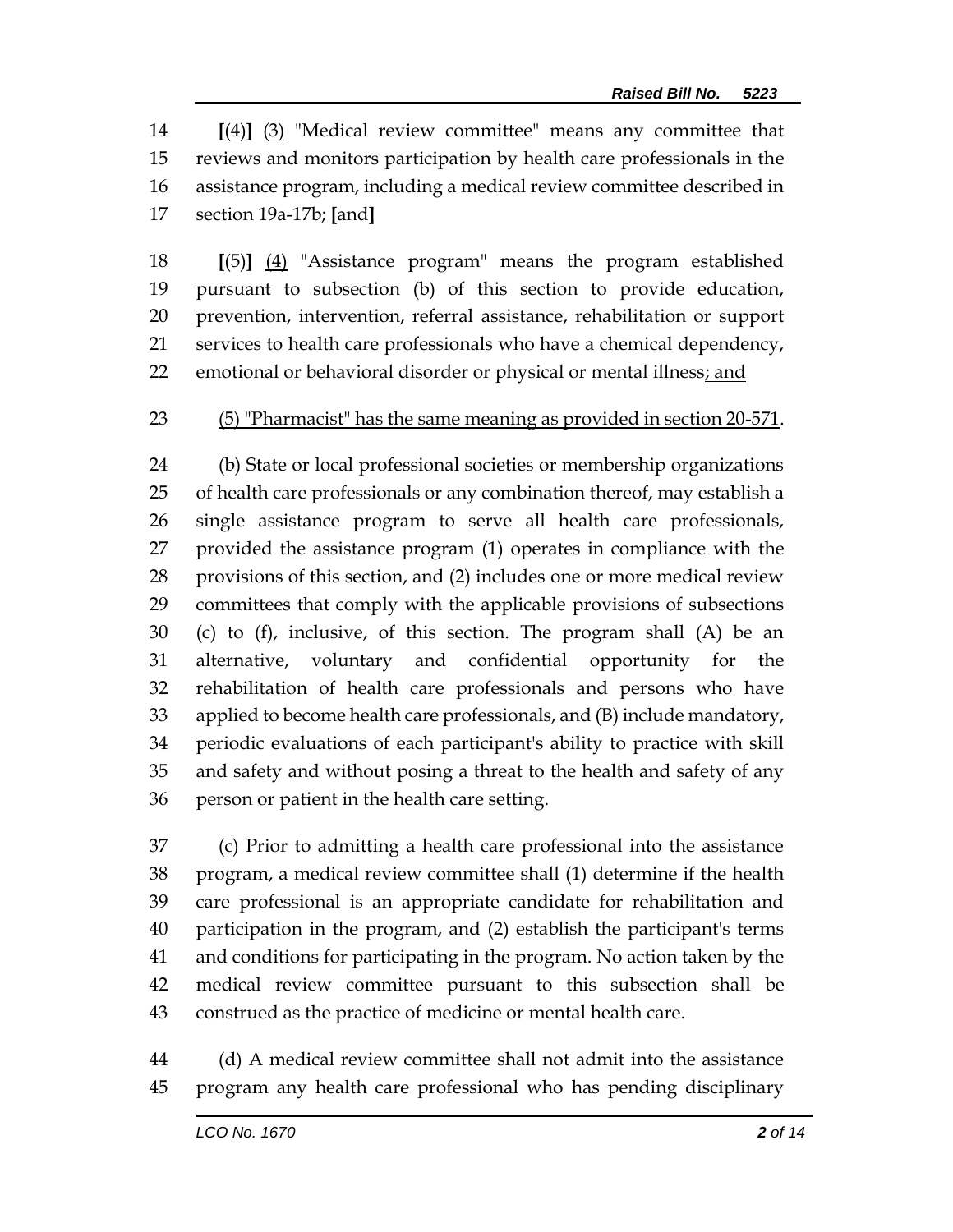charges, prior history of disciplinary action or a consent order by any professional licensing or disciplinary body or has been charged with or convicted of a felony under the laws of this state, or of an offense that, if committed within this state, would constitute a felony. A medical review committee shall refer such health care professional to the **[**department**]** Department of Public Health, or, if such health care 52 professional is a pharmacist, the Department of Consumer Protection, and shall submit to the **[**department**]** Department of Public Health or Department of Consumer Protection, as applicable, all records and files maintained by the assistance program concerning such health care professional. Upon such referral, the **[**department**]** Department of Public 57 Health or Department of Consumer Protection, as applicable, shall determine if the health care professional is eligible to participate in the assistance program and whether such participation should be treated as confidential pursuant to subsection (h) of this section. The **[**department**]** Department of Public Health or Department of Consumer Protection, as 62 applicable, may seek the advice of professional health care societies or organizations and the assistance program in determining what intervention, referral assistance, rehabilitation or support services are appropriate for such health care professional. If the **[**department**]** Department of Public Health or Department of Consumer Protection, as applicable, determines that the health care professional is an appropriate candidate for confidential participation in the assistance program, the entire record of the referral and investigation of the health care professional shall be confidential and shall not be disclosed, except at the request of the health care professional, for the duration of the health care professional's participation in and upon successful completion of the program, provided such participation is in accordance with terms agreed upon by the **[**department**]** Department of Public 75 Health or Department of Consumer Protection, as applicable, the health care professional and the assistance program.

 (e) Any health care professional participating in the assistance program shall immediately notify the assistance program upon (1) being made aware of the filing of any disciplinary charges or the taking of any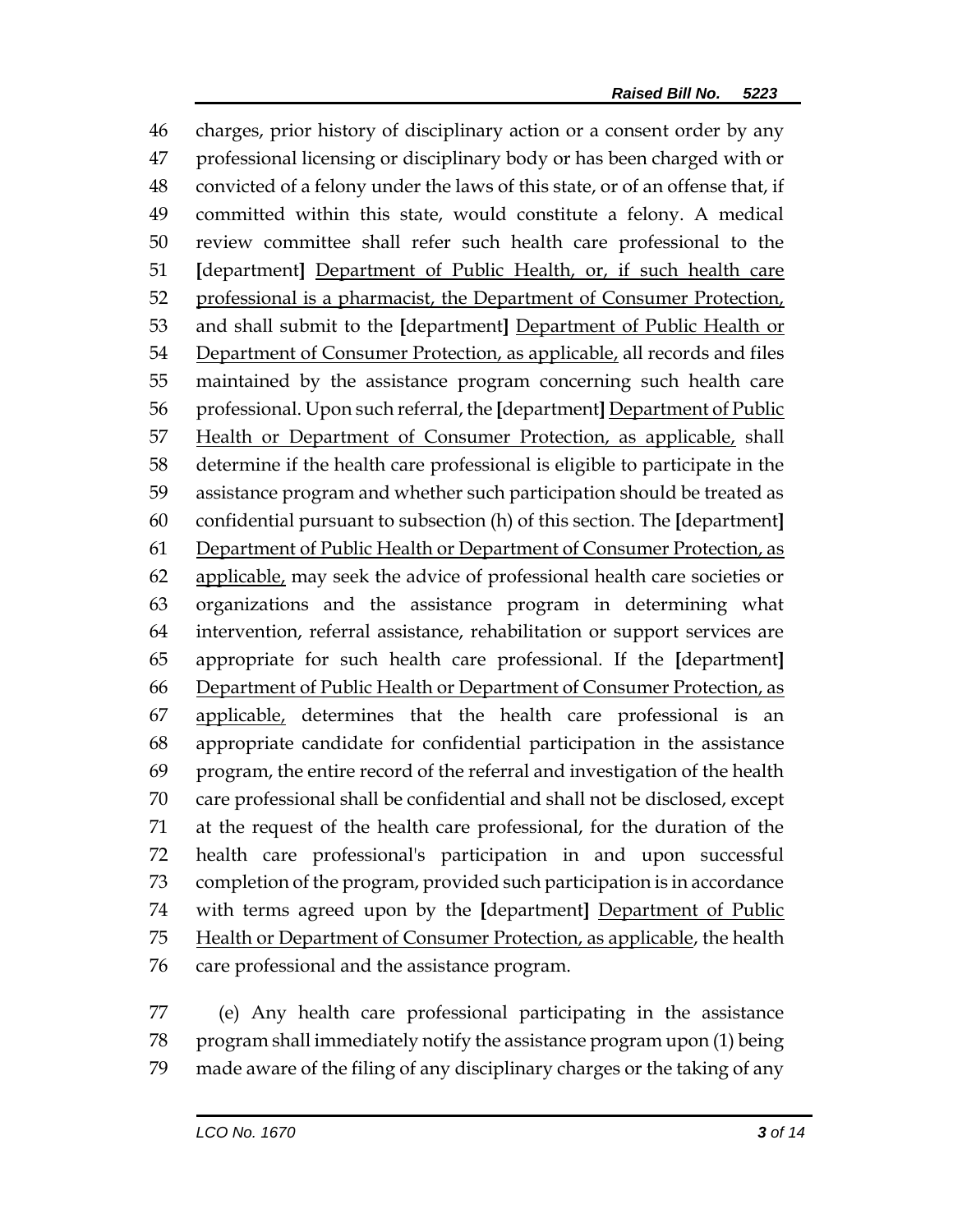disciplinary action against such health care professional by a professional licensing or disciplinary body, or (2) being charged with or convicted of a felony under the laws of this state, or of an offense that, if committed within this state, would constitute a felony. The assistance program shall regularly review available sources to determine if disciplinary charges have been filed, or disciplinary action has been taken, or felony charges have been filed or substantiated against any health care professional who has been admitted to the assistance program. Upon such notification, the assistance program shall refer such health care professional to the **[**department**]** Department of Public Health or, if such health care professional is a pharmacist, the Department of Consumer Protection and shall submit to the **[**department**]** Department of Public Health or Department of Consumer Protection, as applicable, all records and files maintained by the assistance program concerning such health care professional. Upon such referral, the **[**department**]** Department of Public Health or Department of Consumer Protection, as applicable, shall determine if the health care professional is eligible to continue participating in the assistance program and whether such participation should be treated as confidential in accordance with subsection (h) of this section. The **[**department**]** Department of Public Health or Department of Consumer 101 Protection, as applicable, may seek the advice of professional health care societies or organizations and the assistance program in determining what intervention, referral assistance, rehabilitation or support services are appropriate for such health care professional. If the **[**department**]** Department of Public Health or Department of Consumer Protection, as applicable, determines that the health care professional is an appropriate candidate for confidential participation in the assistance program, the entire record of the referral and investigation of the health care professional shall be confidential and shall not be disclosed, except at the request of the health care professional, for the duration of the health care professional's participation in and upon successful completion of the program, provided such participation is in accordance with terms agreed upon by the **[**department**]** Department of Public Health or Department of Consumer Protection, as applicable, the health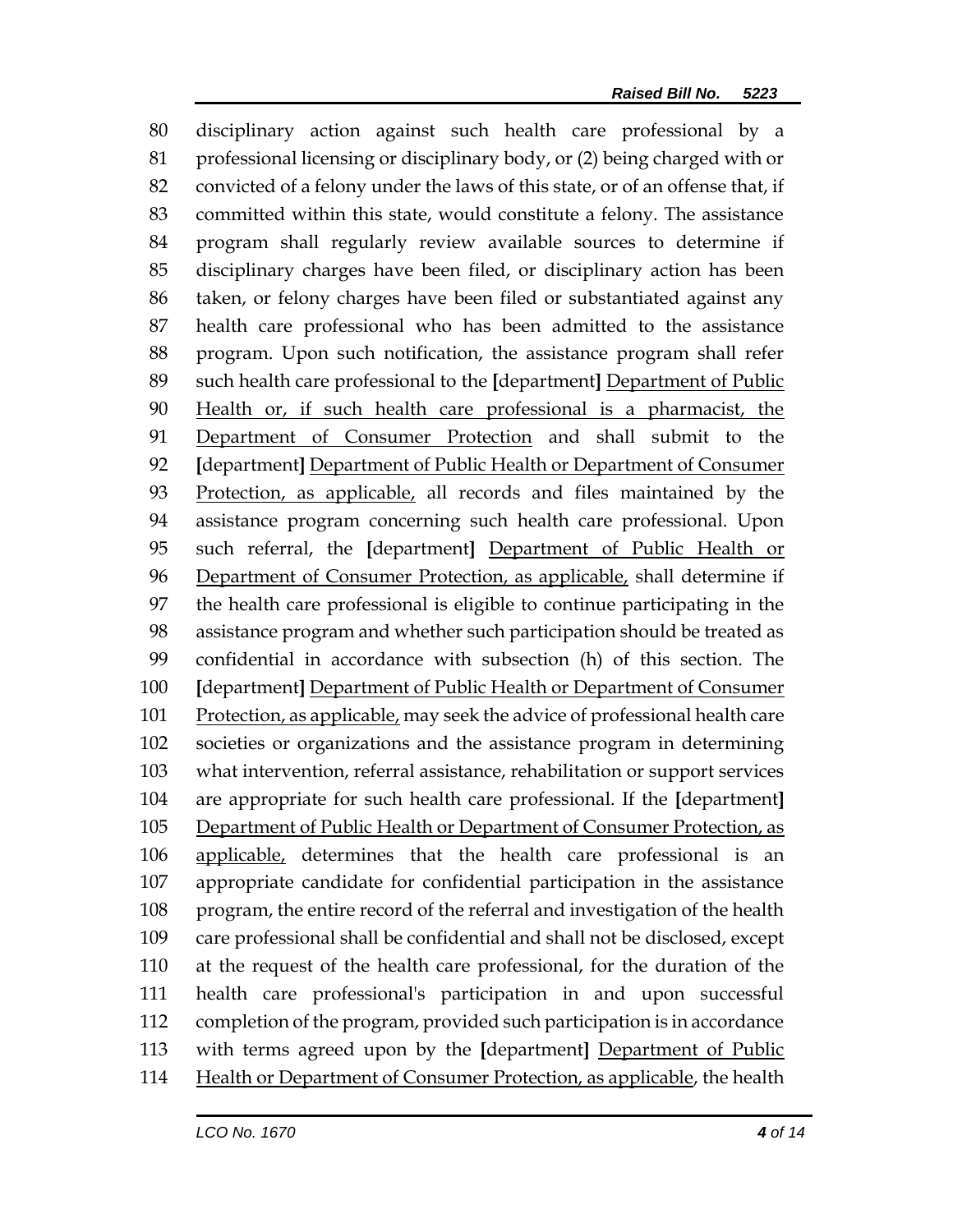care professional and the assistance program.

 (f) A medical review committee shall not admit into the assistance program any health care professional who is alleged to have harmed a patient. Upon being made aware of such allegation of harm a medical review committee and the assistance program shall refer such health care professional to the **[**department**]** Department of Public Health or, if 121 such health care professional is a pharmacist, the Department of Consumer Protection and shall submit to the **[**department**]** Department of Public Health or Department of Consumer Protection, as applicable, all records and files maintained by the assistance program concerning such health care professional. Such referral may include recommendations as to what intervention, referral assistance, rehabilitation or support services are appropriate for such health care professional. Upon such referral, the **[**department**]** Department of Public Health or Department of Consumer Protection, as applicable, shall determine if the health care professional is eligible to participate in the assistance program and whether such participation should be provided in a confidential manner in accordance with the provisions of subsection (h) of this section. The **[**department**]** Department of Public Health or Department of Consumer Protection, as applicable, may seek the advice of professional health care societies or organizations and the assistance program in determining what intervention, referral assistance, rehabilitation or support services are appropriate for such health care professional. If the **[**department**]** Department of Public Health or 139 Department of Consumer Protection, as applicable, determines that the health care professional is an appropriate candidate for confidential participation in the assistance program, the entire record of the referral and investigation of the health care professional shall be confidential and shall not be disclosed, except at the request of the health care professional, for the duration of the health care professional's participation in and upon successful completion of the program, 146 provided such participation is in accordance with terms agreed upon by the **[**department**]** Department of Public Health or Department of 148 Consumer Protection, as applicable, the health care professional and the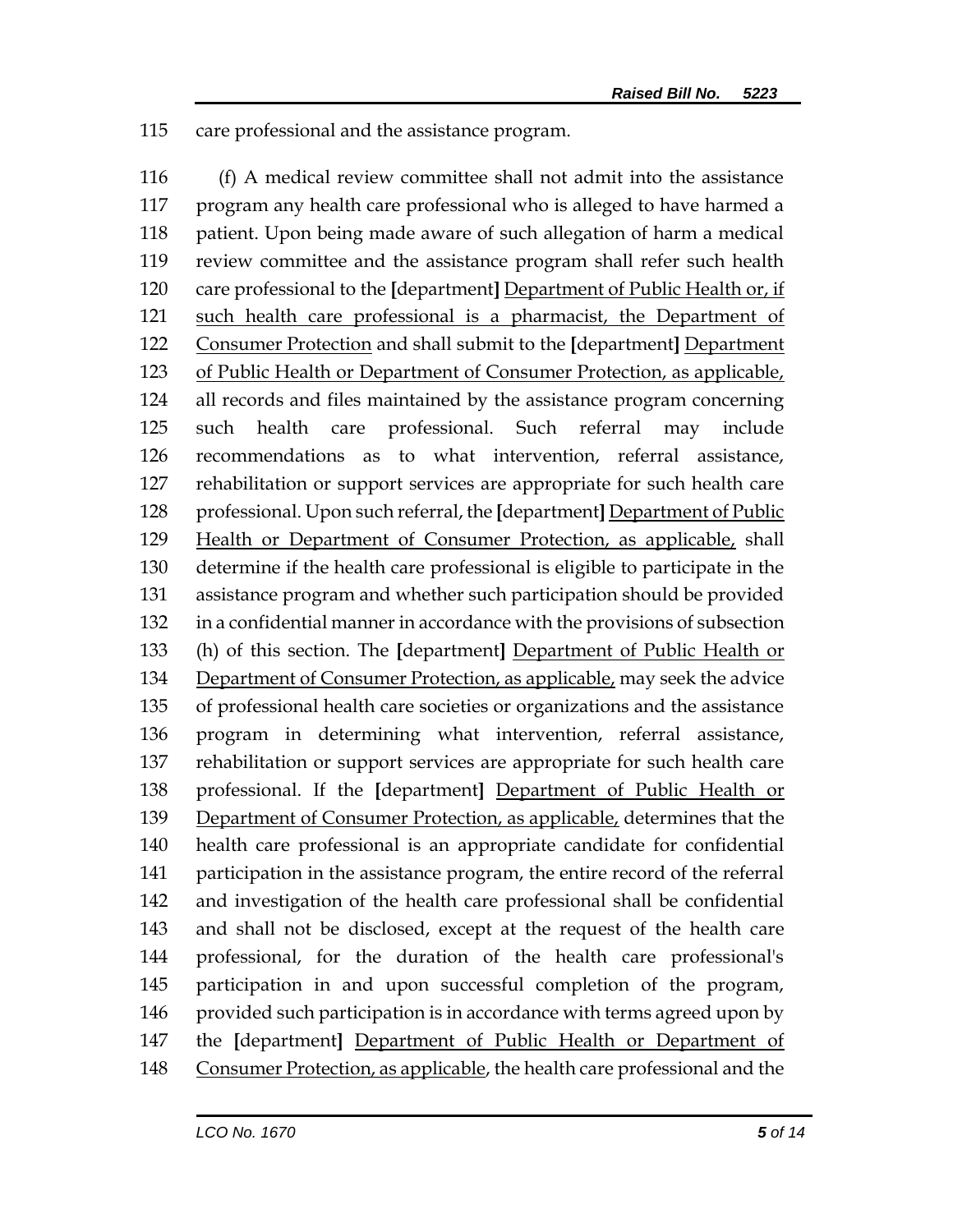#### assistance program.

 (g) The assistance program shall report annually to the appropriate professional licensing board or commission or, in the absence of such board or commission, to either the Department of Public Health or, in the case of pharmacists, the Department of Consumer Protection, on (1) the number of health care professionals participating in the assistance program who are under the jurisdiction of such board or commission 156 or, in the absence of such board or commission, under the jurisdiction of either the **[**department,**]** Department of Public Health or, in the case of pharmacists, the Department of Consumer Protection, (2) the purposes for participating in the assistance program, and (3) whether participants are practicing health care with skill and safety and without posing a threat to the health and safety of any person or patient in the health care setting. Annually, on or before December thirty-first, the assistance program shall report such information to the joint standing **[**committee**]** committees of the General Assembly having cognizance of matters relating to public health and consumer protection, in accordance with the provisions of section 11-4a.

 (h) (1) All information given or received in connection with any intervention, rehabilitation, referral assistance or support services provided by the assistance program pursuant to this section, including the identity of any health care professional seeking or receiving such intervention, rehabilitation, referral assistance or support services shall be confidential and shall not be disclosed (A) to any third person or entity, unless disclosure is reasonably necessary for the accomplishment of the purposes of such intervention, rehabilitation, referral assistance or support services or for the accomplishment of an audit in accordance with subsection (l) of this section, or (B) in any civil or criminal case or proceeding or in any legal or administrative proceeding, unless the health care professional seeking or obtaining intervention, rehabilitation, referral assistance or support services waives the confidentiality privilege under this subsection or unless disclosure is otherwise required by law. Unless a health care professional waives the confidentiality privilege under this subsection or disclosure is otherwise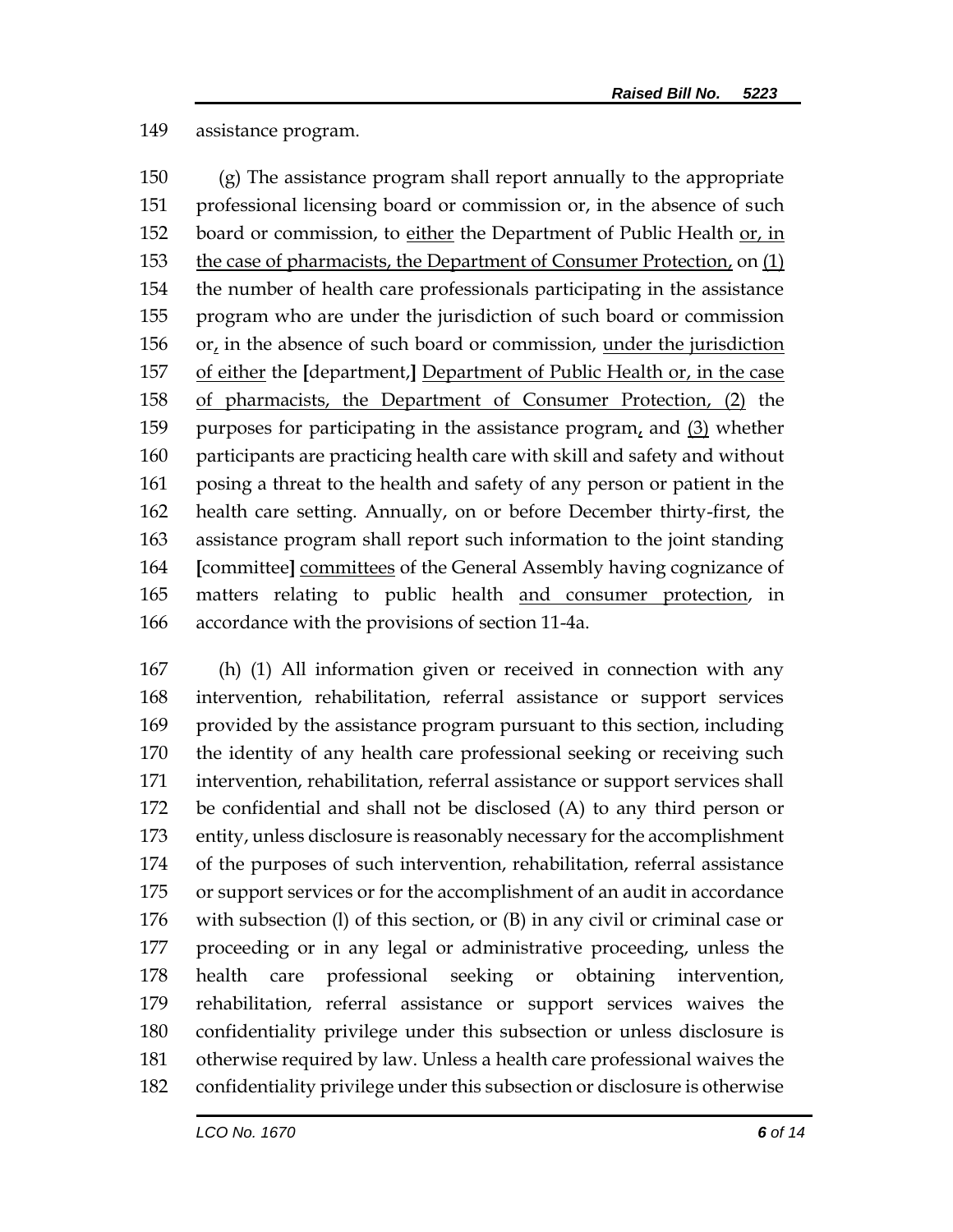required by law, no person in any civil or criminal case or proceeding or in any legal or administrative proceeding may request or require any information given or received in connection with the intervention, rehabilitation, referral assistance or support services provided pursuant to this section.

 (2) The proceedings of a medical review committee shall not be subject to discovery or introduced into evidence in any civil action for or against a health care professional arising out of matters that are subject to evaluation and review by such committee, and no person who was in attendance at such proceedings shall be permitted or required to testify in any such civil action as to the content of such proceedings. Nothing in this subdivision shall be construed to preclude (A) in any civil action, the use of any writing recorded independently of such proceedings; (B) in any civil action, the testimony of any person concerning such person's knowledge, acquired independently of such proceedings, about the facts that form the basis for the instituting of such civil action; (C) in any civil action arising out of allegations of patient harm caused by health care services rendered by a health care professional who, at the time such services were rendered, had been requested to refrain from practicing or whose practice of medicine or health care was restricted, the disclosure of such request to refrain from practicing or such restriction; or (D) in any civil action against a health care professional, disclosure of the fact that a health care professional participated in the assistance program, the dates of participation, the reason for participation and confirmation of successful completion of 208 the program, provided a court of competent jurisdiction has determined that good cause exists for such disclosure after (i) notification to the health care professional of the request for such disclosure, and (ii) a hearing concerning such disclosure at the request of any party, and provided further, the court imposes appropriate safeguards against unauthorized disclosure or publication of such information.

 (3) Nothing in this subsection shall be construed to prevent the assistance program from disclosing information in connection with administrative proceedings related to the imposition of disciplinary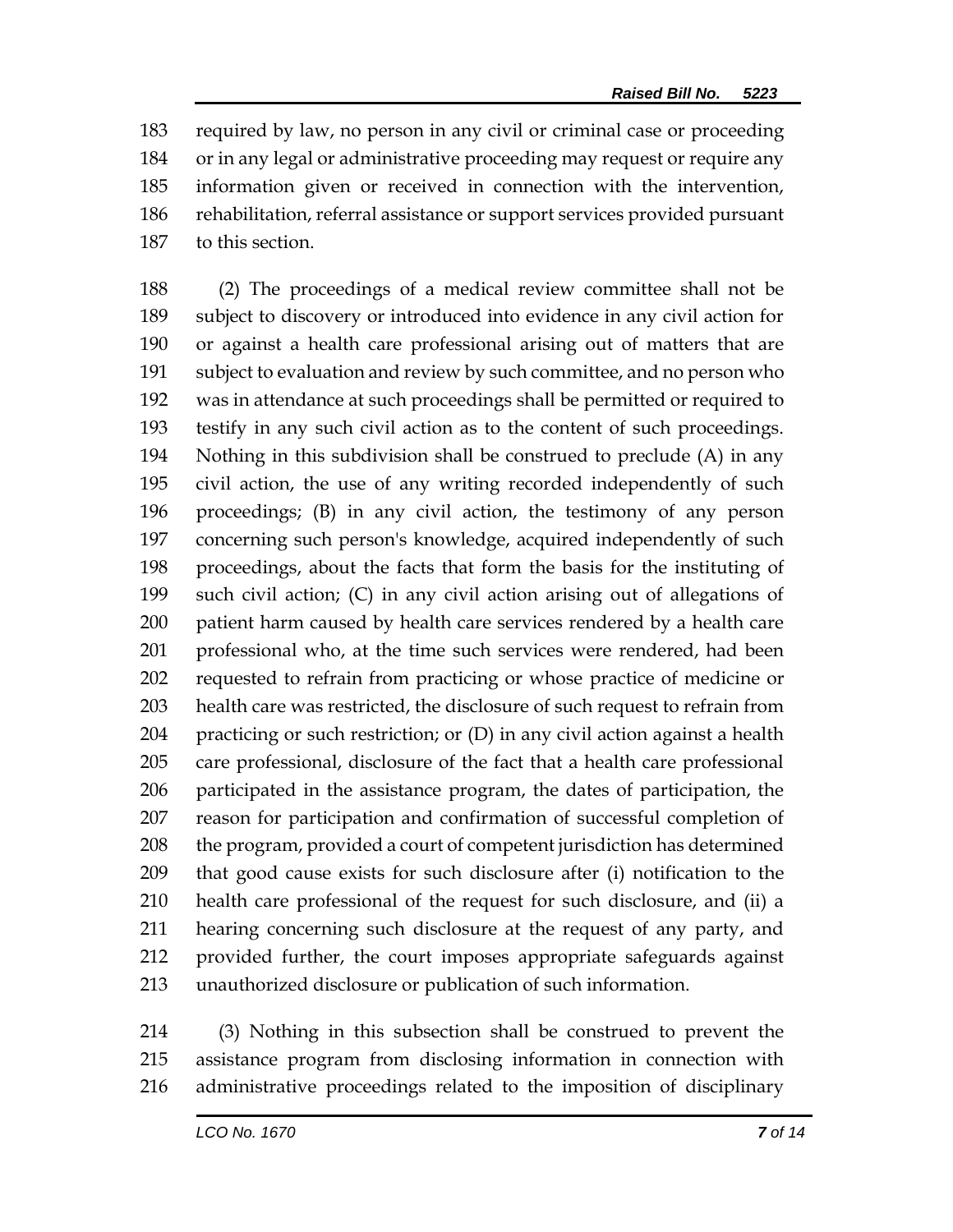action against any health care professional referred to the **[**department**]** Department of Public Health or Department of Consumer Protection, as 219 applicable, by the assistance program pursuant to subsection  $(d)$ ,  $(e)$ ,  $(f)$  or (i) of this section or by the Professional Assistance Oversight Committee pursuant to subsection (e) of section 19a-12b, as amended by this act.

 (i) If at any time, (1) the assistance program determines that a health care professional is not able to practice with skill and safety or poses a threat to the health and safety of any person or patient in the health care setting and the health care professional does not refrain from practicing health care or fails to participate in a recommended program of rehabilitation, or (2) a health care professional who has been referred to the assistance program fails to comply with terms or conditions of the program or refuses to participate in the program, the assistance program shall refer the health care professional to the **[**department**]** Department of Public Health, or, if such health care professional is a pharmacist, the 233 Department of Consumer Protection, and shall submit to the **[**department**]** Department of Public Health or Department of Consumer Protection, as applicable, all records and files maintained by the assistance program concerning such health care professional. Upon such referral, the **[**department**]** Department of Public Health or 238 Department of Consumer Protection, as applicable, shall determine if the health care professional is eligible to participate in the assistance program and whether such participation should be provided in a confidential manner in accordance with the provisions of subsection (h) of this section. The **[**department**]** Department of Public Health or Department of Consumer Protection, as applicable, may seek the advice of professional health care societies or organizations and the assistance program in determining what intervention, rehabilitation, referral assistance or support services are appropriate for such health care professional. If the **[**department**]** Department of Public Health or Department of Consumer Protection, as applicable, determines that the health care professional is an appropriate candidate for confidential participation in the assistance program, the entire record of the referral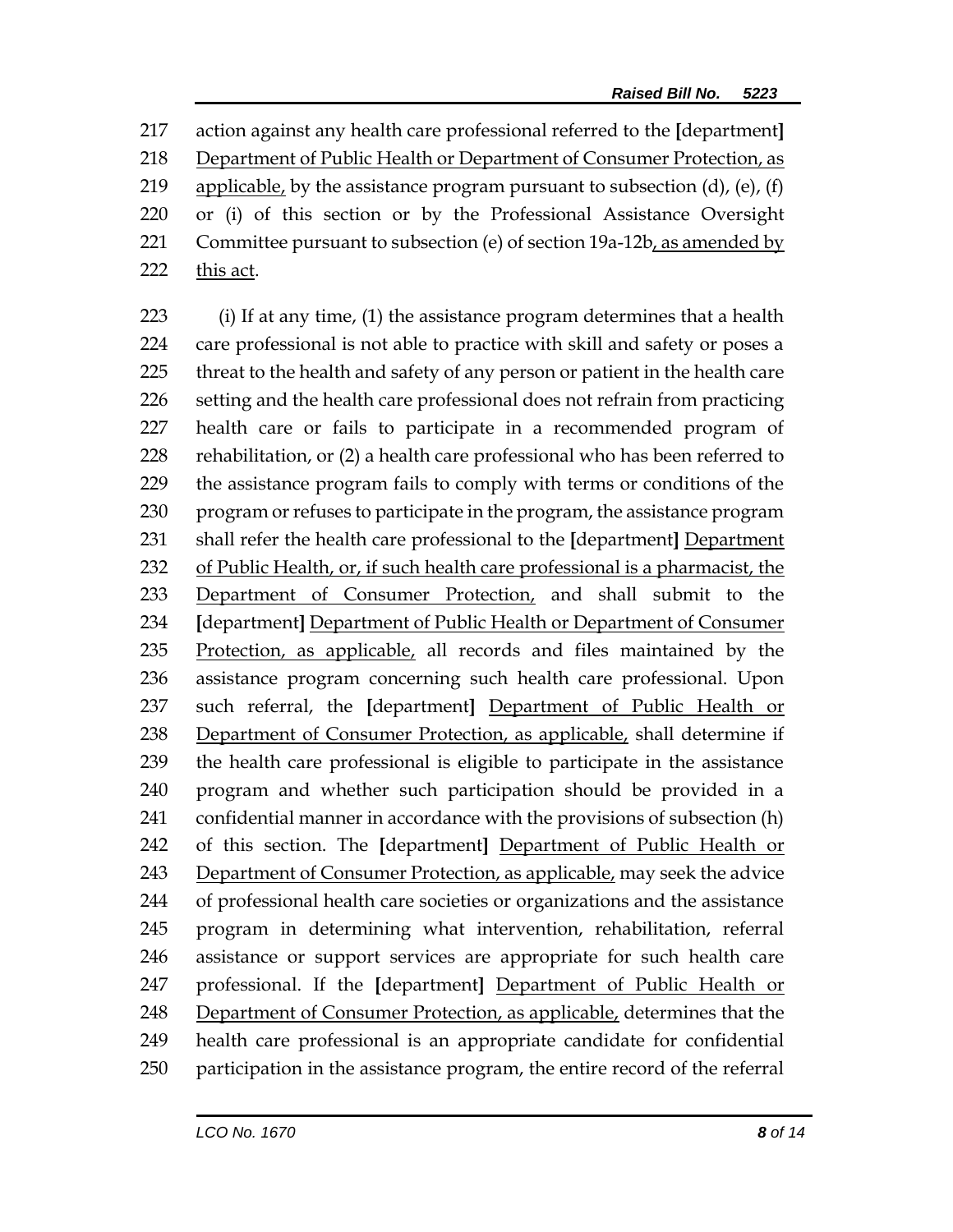and investigation of the health care professional shall be confidential and shall not be disclosed, except at the request of the health care professional, for the duration of the health care professional's participation in and upon successful completion of the program, provided such participation is in accordance with terms agreed upon by the **[**department**]** Department of Public Health or Department of 257 Consumer Protection, as applicable, the health care professional and the assistance program.

 (j) (1) Any physician, hospital or state or local professional society or organization of health care professionals that refers a physician for intervention to the assistance program shall be deemed to have satisfied the obligations imposed on the person or organization pursuant to subsection (a) of section 20-13d, with respect to a physician's inability to practice medicine with reasonable skill or safety due to chemical dependency, emotional or behavioral disorder or physical or mental illness.

 (2) Any physician, physician assistant, hospital or state or local professional society or organization of health care professionals that refers a physician assistant for intervention to the assistance program shall be deemed to have satisfied the obligations imposed on the person or organization pursuant to subsection (a) of section 20-12e, with respect to a physician assistant's inability to practice with reasonable skill or 273 safety due to chemical dependency, emotional or behavioral disorder or physical or mental illness.

 (k) The assistance program established pursuant to subsection (b) of this section shall meet with the Professional Assistance Oversight Committee established under section 19a-12b, as amended by this act, on a regular basis, but not less than four times each year.

 (l) On or before November 1, 2007, and annually thereafter, the assistance program shall select a person determined to be qualified by the assistance program and the **[**department**]** Department of Public 282 Health to conduct an audit on the premises of the assistance program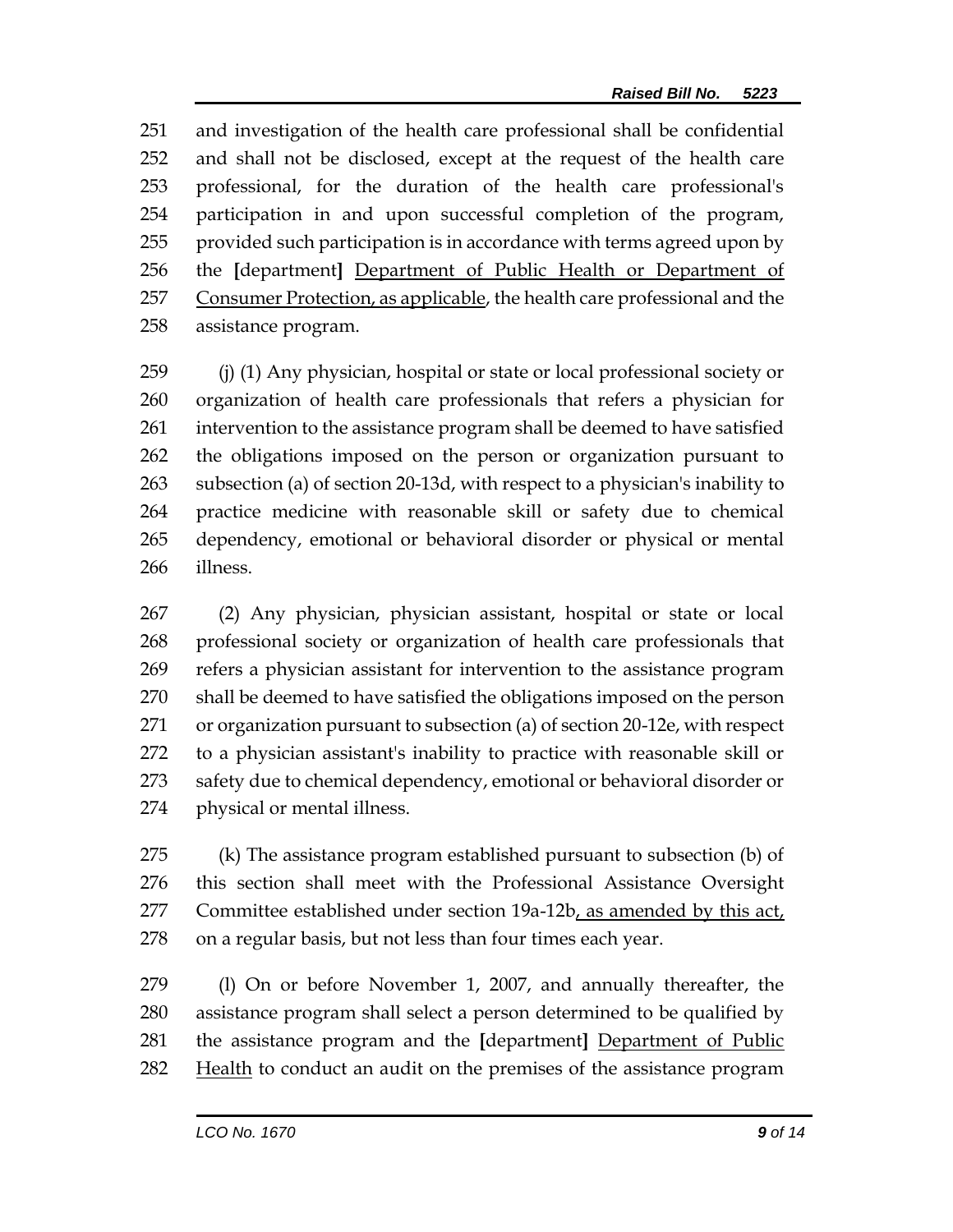for the purpose of examining quality control of the program and compliance with all requirements of this section. On or after November 1, 2011, the **[**department**]** Department of Public Health, with the agreement of the Professional Assistance Oversight Committee established under section 19a-12b, as amended by this act, may waive 288 the audit requirement, in writing. Any audit conducted pursuant to this subsection shall consist of a random sampling of at least twenty per cent of the assistance program's files or ten files, whichever is greater. Prior to conducting the audit, the auditor shall agree in writing (1) not to copy any program files or records, (2) not to remove any program files or records from the premises, (3) to destroy all personally identifying information about health care professionals participating in the assistance program upon the completion of the audit, (4) not to disclose personally identifying information about health care professionals participating in the program to any person or entity other than a person employed by the assistance program who is authorized by such program to receive such disclosure, and (5) not to disclose in any audit report any personally identifying information about health care professionals participating in the assistance program. Upon completion of the audit, the auditor shall submit a written audit report to the assistance program, the **[**department**]** Department of Public Health, the Professional Assistance Oversight Committee established under section 19a-12b, as amended by this act, and the joint standing **[**committee**]** committees of the General Assembly having cognizance of matters relating to public health and consumer protection, in accordance with the provisions of section 11-4a.

 Sec. 2. Subsections (a) to (e), inclusive, of section 19a-12b of the general statutes are repealed and the following is substituted in lieu thereof (*Effective from passage*):

 (a) The Department of Public Health shall establish a Professional Assistance Oversight Committee for the assistance program. Such committee's duties shall include, but not be limited to, overseeing quality assurance. The oversight committee shall consist of the following members: (1) Three members selected by the **[**department**]**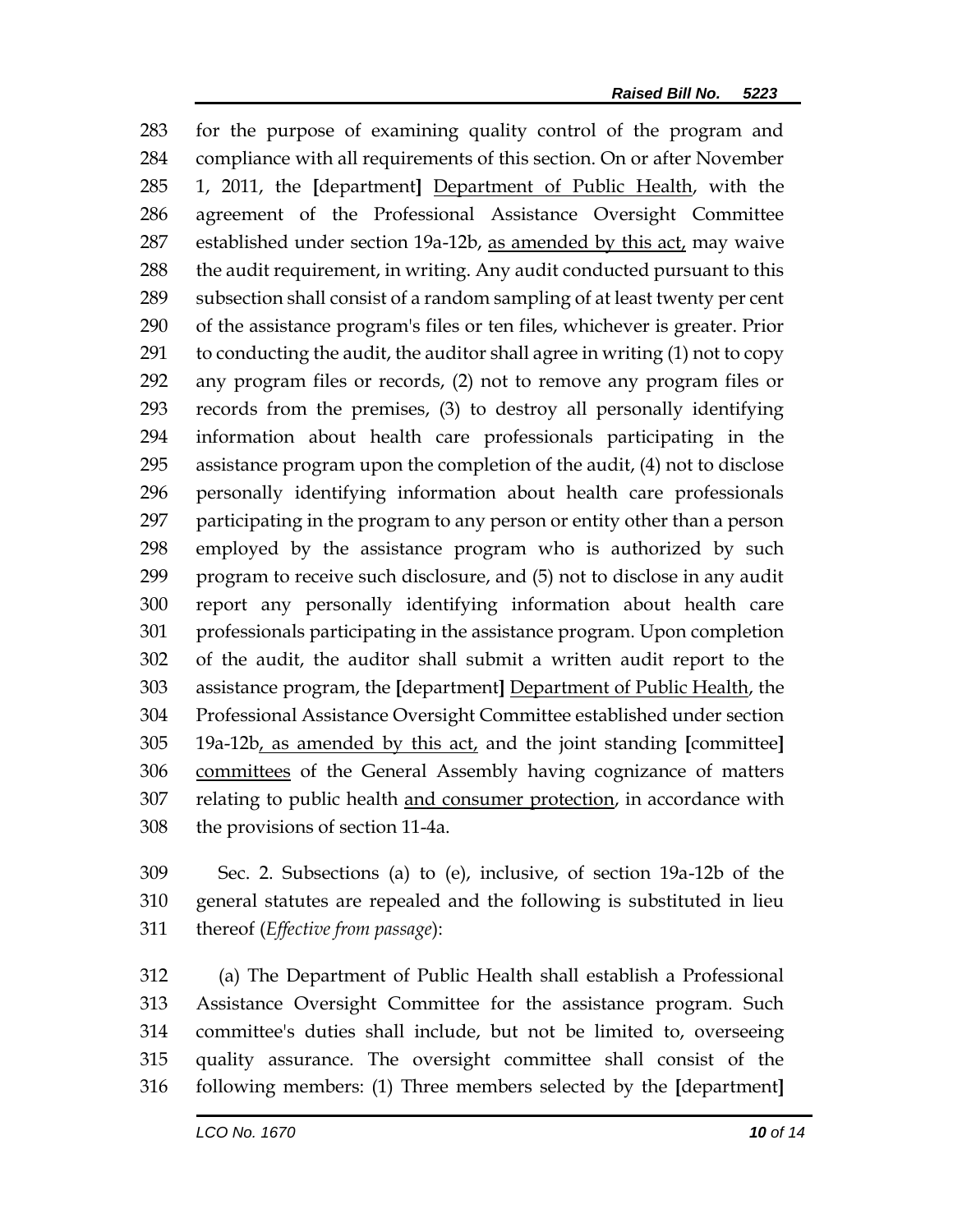Department of Public Health, who are health care professionals with training and experience in mental health or addiction services, (2) three members selected by the assistance program, who are not employees, board or committee members of the assistance program and who are health care professionals with training and experience in mental health or addiction services, and (3) one member selected by the Department of Mental Health and Addiction Services who is a health care professional.

 (b) The assistance program shall provide administrative support to the oversight committee.

 (c) Beginning January 1, 2008, the oversight committee shall meet with the assistance program on a regular basis, but not fewer than four times each year.

 (d) The oversight committee may request and shall be entitled to receive copies of files or such other assistance program records it deems necessary, provided all information pertaining to the identity of any health care professional shall first be redacted by the assistance program. No member of the oversight committee may copy, retain or maintain any such redacted records. If the oversight committee determines that a health care professional is not able to practice with skill and safety or poses a threat to the health and safety of any person or patient in the health care setting, and the health care professional has not refrained from practicing health care or has failed to comply with terms or conditions of participation in the assistance program, the oversight committee shall notify the assistance program to refer the health care professional to the **[**department**]** Department of Public Health, or, if such health care professional is a pharmacist, the Department of Consumer Protection. Upon such notification, the assistance program shall refer the health care professional to the **[**department**]** Department of Public Health or Department of Consumer Protection, as applicable, in accordance with the provisions of 348 subsection (i) of section 19a-12a, as amended by this act.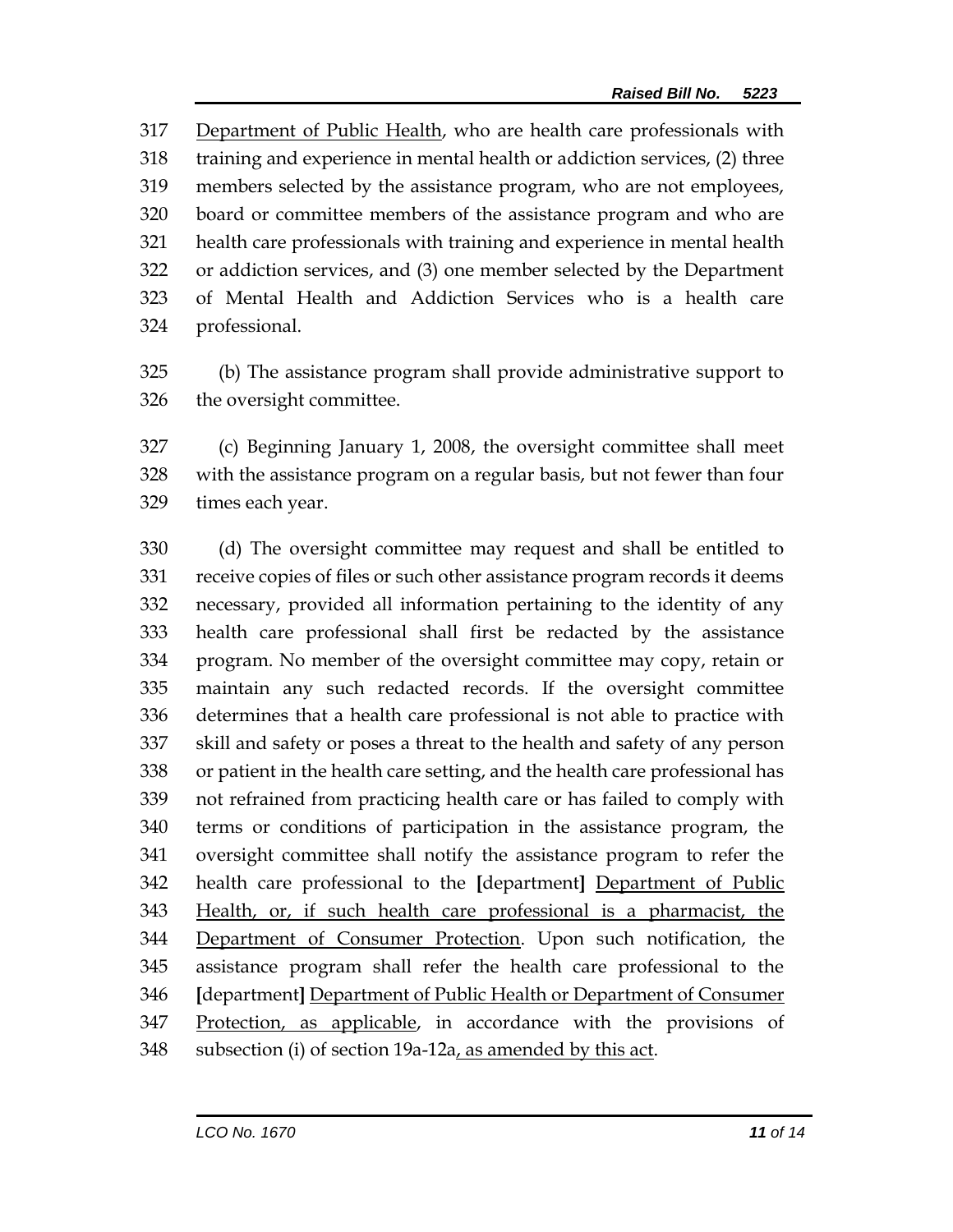(e) (1) If, at any time, the oversight committee determines that the assistance program (A) has not acted in accordance with the provisions of this section or section 19a-12a, as amended by this act, or (B) requires remedial action based upon the audit performed under subsection (l) of section 19a-12a, as amended by this act, the oversight committee shall notify the assistance program of such determination, in writing, not later than thirty days after such determination.

 (2) The assistance program shall develop and submit to the oversight committee a corrective action plan addressing such determination not later than thirty days after the date of such notification. The assistance program may seek the advice and assistance of the oversight committee in developing the corrective action plan. Upon approval of the corrective action plan by the oversight committee, the oversight committee shall provide a copy of the approved plan to the assistance program, **[**and the department**]** the Department of Public Health and the Department of Consumer Protection.

 (3) If the assistance program fails to comply with the corrective action plan, the oversight committee may amend the plan or direct the assistance program to refer some or all of the records of the health care professionals in the assistance program to the **[**department**]** Department of Public Health, or, in the case of health care professionals who are pharmacists, the Department of Consumer Protection. Upon such referral, the **[**department**]** Department of Public Health or Department 372 of Consumer Protection, as applicable, shall determine if each referred health care professional is eligible for continued intervention, rehabilitation, referral assistance or support services and whether participation in such intervention, rehabilitation, referral assistance or support services should be treated as confidential in accordance with subsection (h) of section 19a-12a, as amended by this act. If the **[**department**]** Department of Public Health or Department of Consumer Protection, as applicable, determines that a health care professional is an appropriate candidate for confidential participation in continued intervention, referral assistance, rehabilitation or support services, the entire record of the referral and investigation of the health care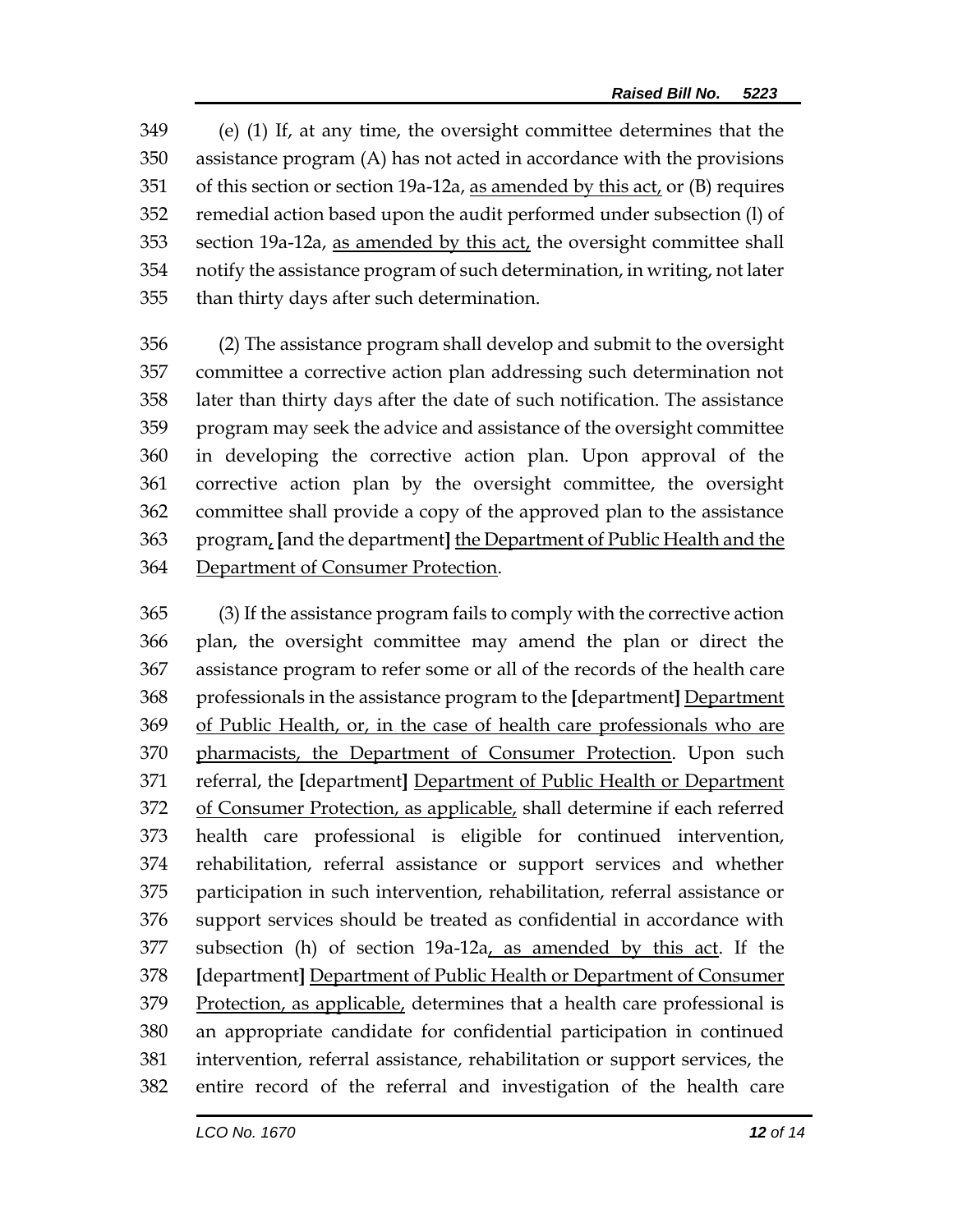professional shall be confidential and shall not be disclosed, except at the request of the health care professional, for the duration of the health care professional's participation in and upon successful completion of the program, provided such participation is in accordance with terms agreed upon by the **[**department**]** Department of Public Health or Department of Consumer Protection, as applicable, and the health care professional.

 (4) Upon written notice to the **[**department**]** Department of Public Health and the Department of Consumer Protection by the oversight committee that the assistance program is in compliance with a corrective action plan developed pursuant to subdivision (2) of this subsection, the **[**department**]** Department of Public Health, or, in the case of pharmacists, the Department of Consumer Protection, may refer health care professionals to the assistance program for continued intervention, rehabilitation, referral assistance or support services and shall submit to the assistance program all records and files concerning such health care professionals.

 Sec. 3. Section 19a-12c of the general statutes is repealed and the following is substituted in lieu thereof (*Effective from passage*):

 There is established an account to be known as the "professional assistance program account" which shall be a separate, nonlapsing account within the General Fund. The account shall contain any moneys required by law to be deposited in the account. Moneys in the account 406 shall be paid by the Commissioner of Public Health and the Commissioner of Consumer Protection to the assistance program for health care professionals established pursuant to section 19a-12a, as 409 amended by this act, for the provision of education, prevention, intervention, referral assistance, rehabilitation or support services to health care professionals who have a chemical dependency, emotional or behavioral disorder or physical or mental illness.

 Sec. 4. Section 19a-12d of the 2022 supplement to the general statutes is repealed and the following is substituted in lieu thereof (*Effective from*